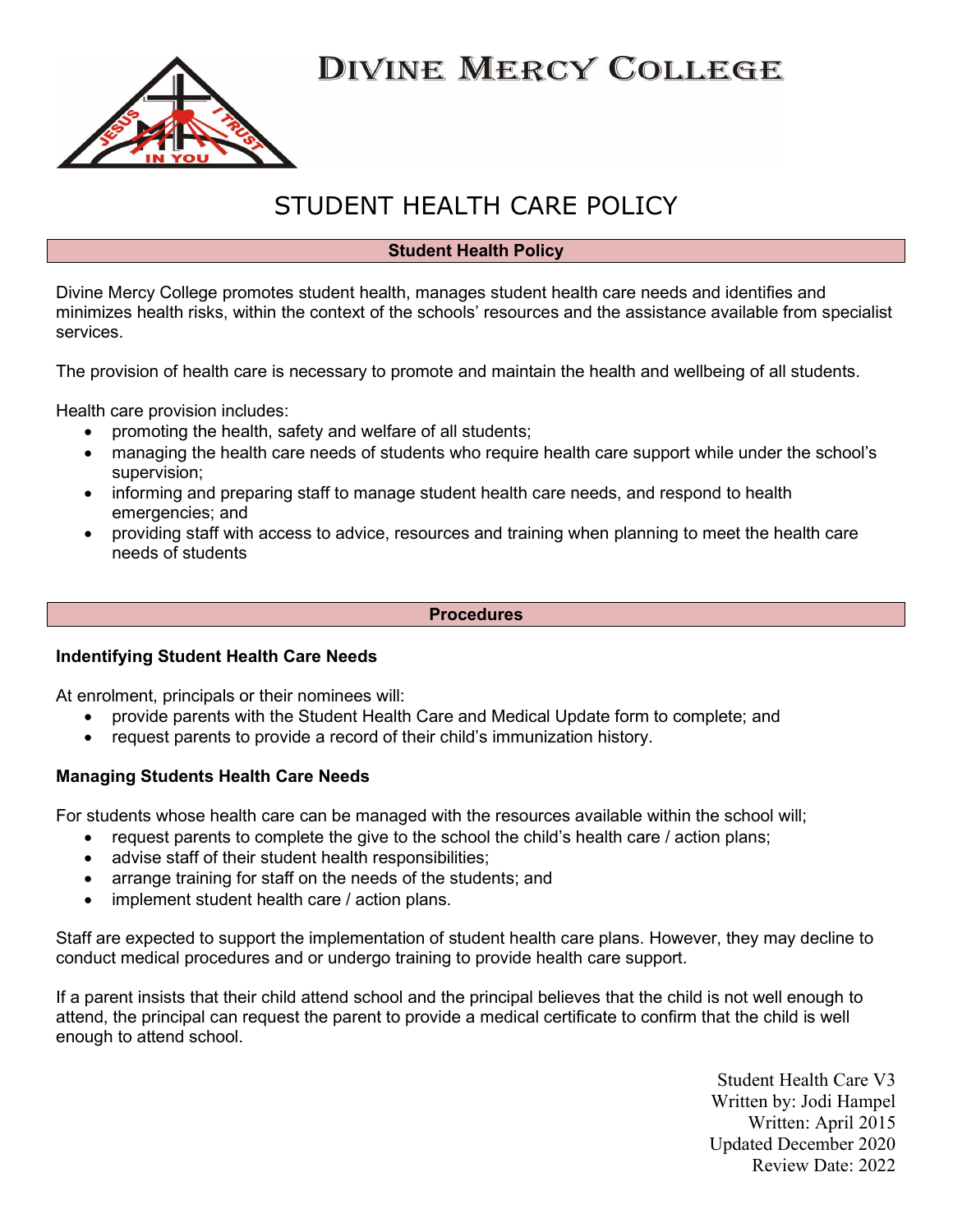

#### Managing Student Health Care Records

School administration will:

- maintain student health records in accordance with the Records Management policy;
- retain signed, hard copies of all documentation on the student's school file;
- review all student health care records annually or when the student's health needs change; and
- manage confidentiality of student health care information.

Refer to Student Medical Records Policy for more information

#### Medical Emergencies

Refer to First Aid for Accident, Sickness and Emergencies Policy

All staff are provided with opportunities to obtain first aid qualifications Kindy and Pre Primary staff all to have first aid qualifications, including those on duty in the Early Learning Centre.

#### Student Medication Storage

- Some families choose to keep medication at the Student Office e.g. Pain relievers for migraines, ADHD medication, and glucose for diabetes.
- All medication is to be stored in the lockable filing cabinet in the first aid room. Each child will have a clearly labeled pencil case which will contain the Health Care Action Plan, Medicine Administration Request form and the medicine.
- In each case the families will make an individual agreement with the College regarding the administration of their child's medication APPENDIX 5
- First Aid officer to check first aid kits every term

#### Administration of Medication

Divine Mercy College will administer medication under the following guidelines:

- 1. Prescription medication for short-term illness, which is left at the Administration Office (first aid room) together with a note from parents requesting the College hold the medication and allow the child to administer the recommended dosage in the office area e.g. Antibiotics for viral infection. See Appendix Five
- 2. Prescription medication for diagnosed conditions such as ADHD where the child is required to take a dosage during the school day and the child may be prone to forget or there is a concern regarding the possibility of medication being removed from their bag or belongings. The homeroom teacher will be in charge of organizing correct storage of medication and sending the child to the office at the appropriate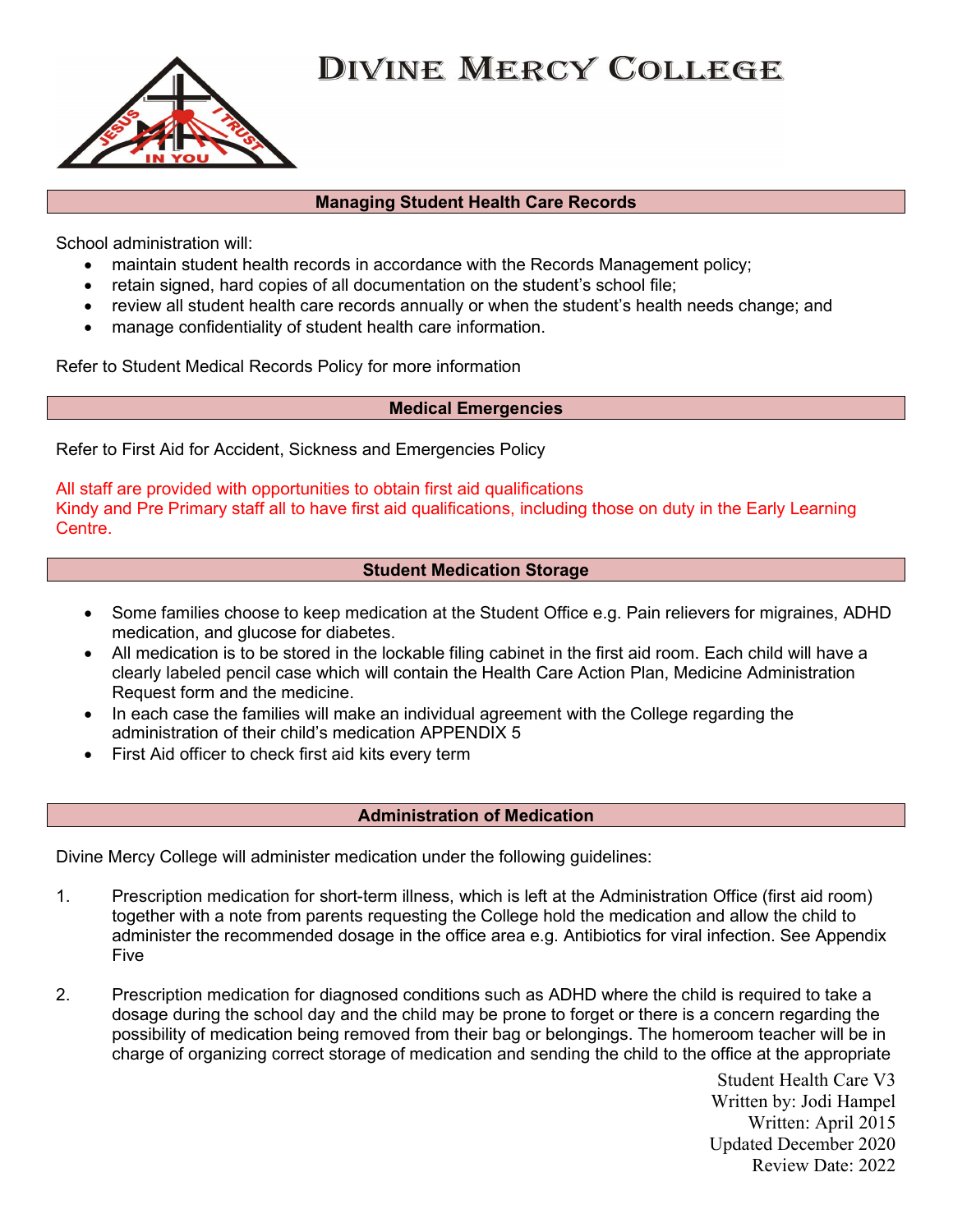

time with a buddy student. This medication will be administered by office staff according to the Medicine Administration Request form, the child/ren will then be sent back to the class teacher with the "medicine card" so the classroom teacher knows the medicine has been administered.

- 3. The administration of paracetamol or any other over the counter medication where the child has e.g. a headache and the parent gives permission (via medical form) for the child to take the recommended dosage. This needs to be logged as per, and parent needs to be notified of the dosage, time and medicine over the phone / or in school diary.
- 4. Prescription medication for migraines, where the parent has provided written permission APPENDIX 5) for the College to hold the medication on an ongoing basis, in order to attempt to relieve the symptoms of the migraine before severe affects are felt. In this case the parent would still be contacted to be made aware that medication was given, as the child may need to go home.
- 5. In the case of diabetic emergency emergency kit held in the office. Emergency protocols followed in this case.
- 6. In the case of an excursion each student's medicine may be taken from the storage cabinet. Whole student case is to be taken including, health care plan, medicine and Administration of Medicine Request form. Please ensure you sign these in and out using the sign and out sheet APPENDIX 7

It is not recommended that students keep medication in their College bags as there is a risk of tampering or theft.

A record is kept of all medication administered in the College Office and all medication is kept correctly. APPENDIX 6

#### Managing Specific Health Issues

#### STUDENT IMMUNISATION

Principals will;

- collect and record information on specified vaccine preventable disease,
- ensure the immunisation status of all new enrollee is collected; and
- prevents schools enrolling any student into Kindergarten unless the student's immunisation status is up-to-date or the student is exempt; and
- provide the information regarding the immunization record of any student to the Department of Health on request.

#### PREVENTION OF INFECTION

Divine Mercy College has developed and implemented school procedures and practices to promote effective hygiene to help reduce the spread of infection.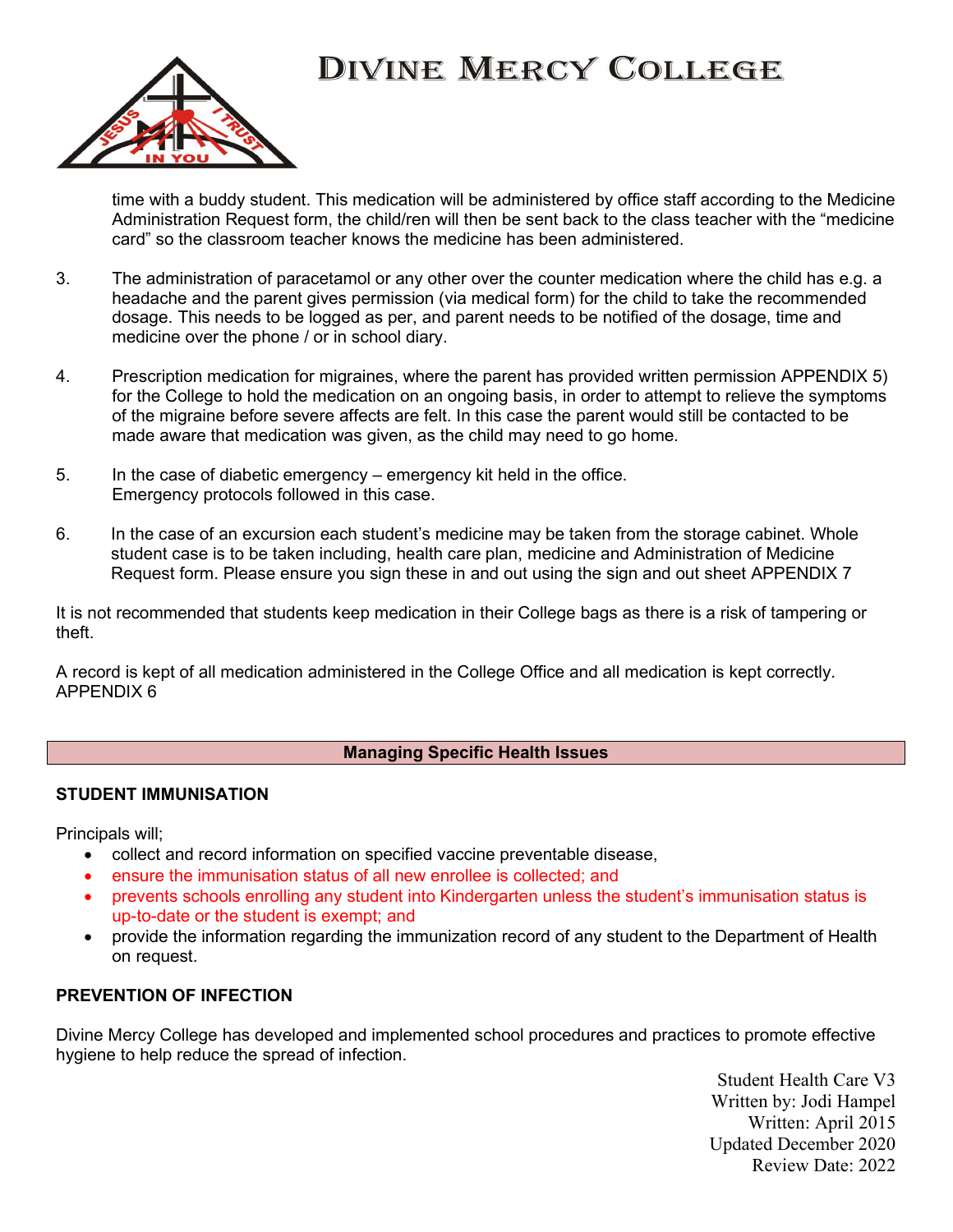

We provide the provision of products and facilities for effective hand washing.

#### COMMUNICABLE DISEASE MANAGEMENT

If a student or staff member has a communicable disease, the principal will undertake action in accordance with the advice provided by the Department of Health in managing the communicable disease.

#### **ANAPHYLAXIS**

The principal or nominee will:

- request parents provide an Action Plan for Anaphylaxis that has been completed by the student's medical practitioner;
- arrange for staff to be trained in the Anaphylaxis Training Program
- verify that all students diagnosed with anaphylaxis have their prescribed adrenaline auto-injector available at all times;
- arrange for an adrenaline auto-injector for emergency use to be included with the first-aid kit;
- establish the processes for an appropriate emergency response in an anaphylaxis emergency;
- report any anaphylactic response as a medical emergency
- establish a process for reviewing anaphylaxis events to identify if there are strategies that could be implemented to reduce the likelihood of future adverse events; and
- implement the school's Nut Aware policy (Appendix One)

\*Epi Pens are located in the administration building, however any child with Anaphylaxis should carry their own (primary school students should hand these to their teachers for safe keeping)

#### HEAD LICE (PEDICULOUS)

Divine Mercy College has developed an agreed management, communication and education policy to reduce the impact of head lice infestation. (Health Care Policies and Programs)

When there is an occurrence of a student with head lice a letter (Appendix Two) must be sent to all students in that year group. Where there are a number of incidents parents will also be notified by the newsletter and email.

If at any time a student is found with Head lice, the parent will be notified immediately and the school will recommend the child be collected child from school.

At no time can the child be discriminated against or singled out during this process.

#### SUNCARE

Divine Mercy College has developed an agreed policy promoting effective sun protection. (Appendix Three)

The school also modifies teaching and learning programs to suit weather conditions. See Hot Weather Policy Appendix 8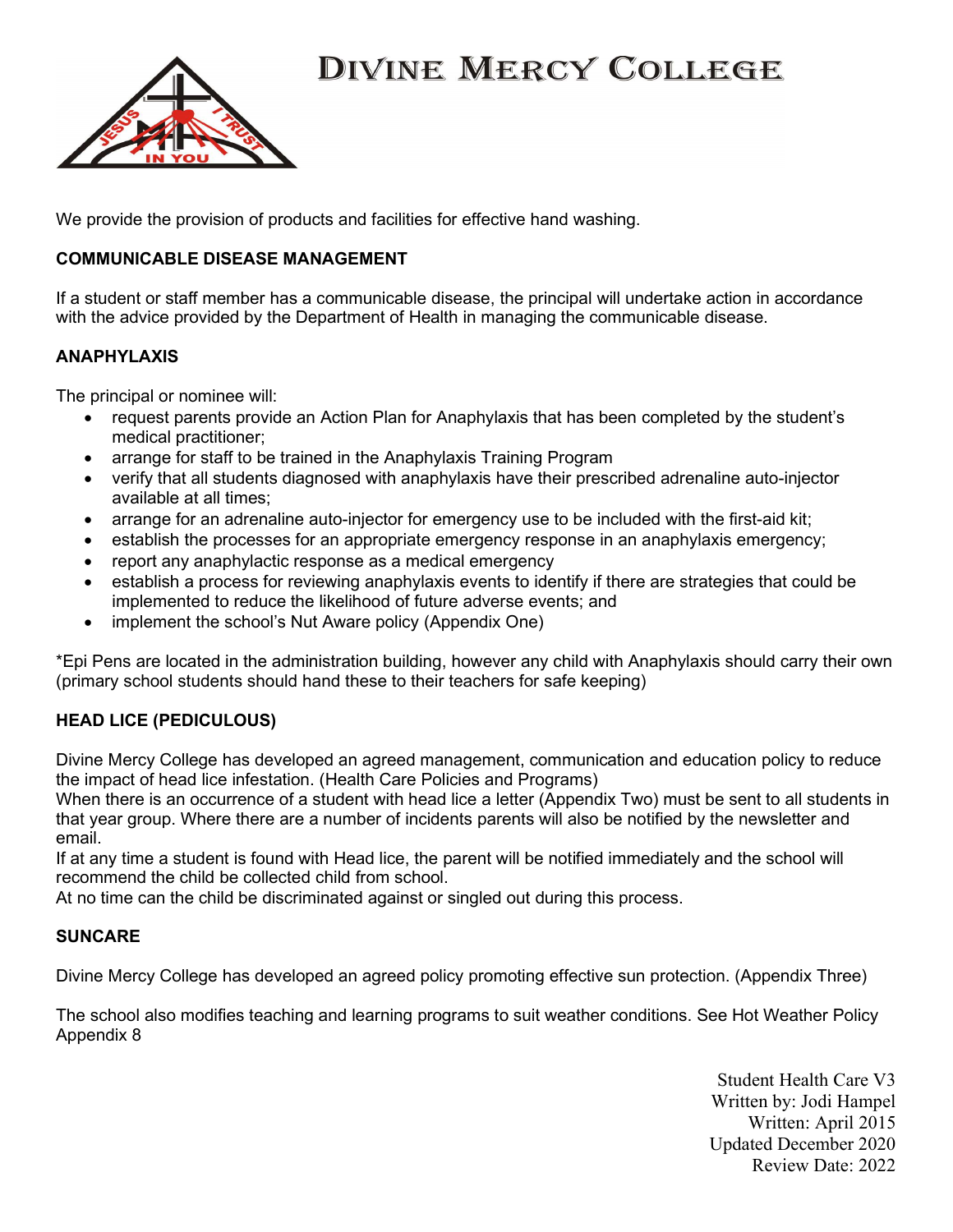



#### **ASTHMA**

The principal or nominee will:

- request parents provide an Action Plan for Asthma that has been completed by the student's medical practitioner;
- ensure staff are up to date with Asthma Management Training
- verify that all students diagnosed with asthma have their prescribed ventilin with them at school and during Physical Activity
- arrange for ventilin for emergency use to be included with the first-aid kit;
- establish the processes for an appropriate emergency response to an emergency;
- report any asthmas response as a medical emergency
- establish a process for reviewing severe asthma events to identify if there are strategies that could be implemented to reduce the likelihood of future adverse events; and

#### Health Policies and Programs

1 Education and awareness of common health problems or issues as they arise e.g.: asthma, epilepsy, bee sting / nut allergies, nits is provided to staff and students. The school administration will provide information to the school community on the management of common health issues as required.

 Information will be made available for teachers of students with serious medical disabilities in student files. Students with Epi-Pens are identified in staff room, first aid room and in duty file.

#### 2 Encouraging personal responsibility for prevention of lifestyle diseases

 All sectors of the school will be encouraged to reduce the likelihood of skin cancer, through Sun Smart Policy. Sunscreen is made available to each classroom and PE specialist to be used for all outdoor activities. Students can wear suitable sunglasses if they choose. It is desirable that all staff wears hats, sunglasses and use sunscreen when participating in outdoor activities to set a good example.

 Lifestyle diseases such as Cancer, Heart Disease, and Stress are covered briefly in the upper primary and high school classes as part of Health Education.

- 3 Recognising good mental and emotional health as necessary for management of daily life. Provide information about mental health to staff and students if required.
- 4 Encouraging physical fitness.

Daily fitness

 In addition: Years 4 -7 have 120mins per week of PE with PE specialist.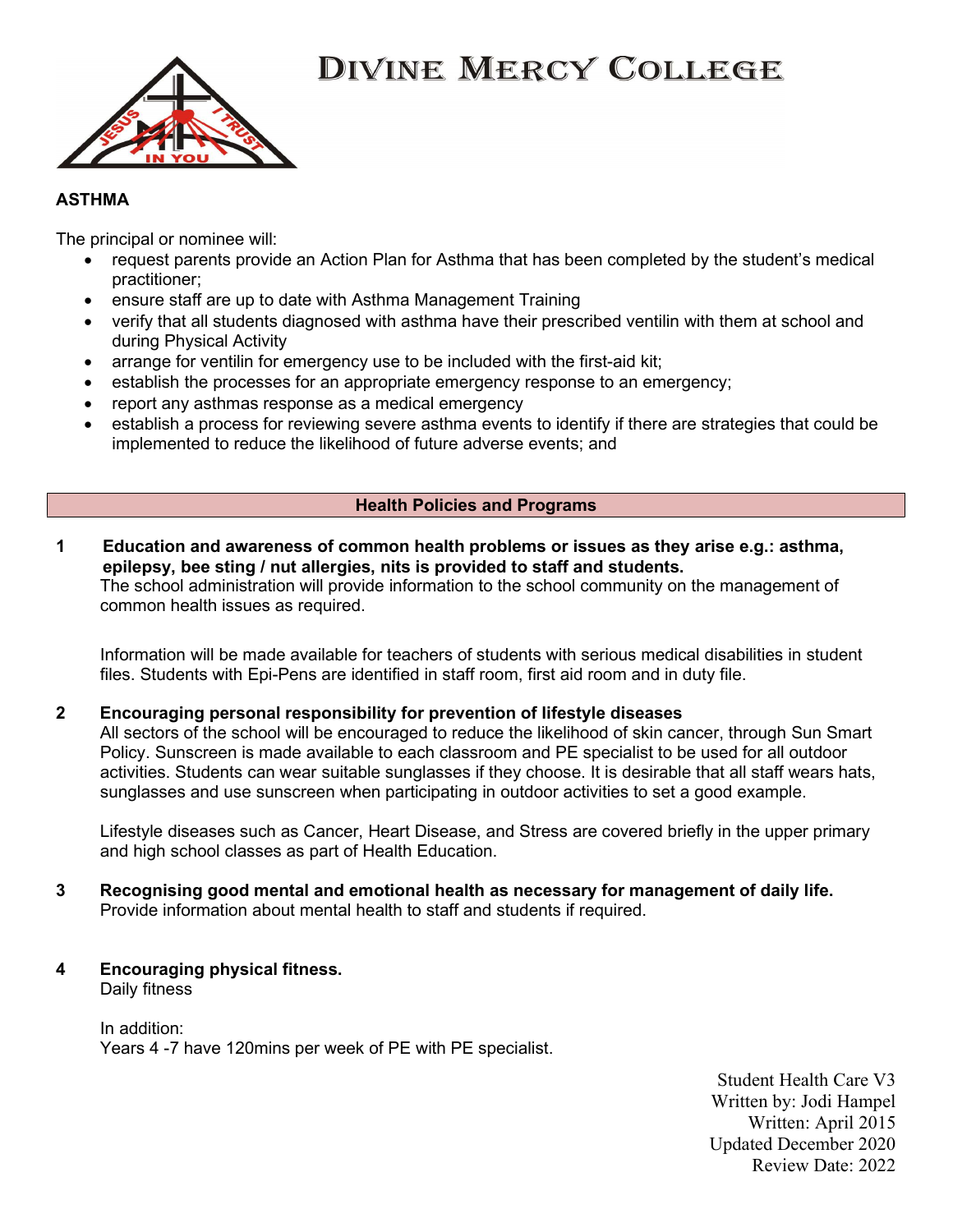

 Years 1 – 3 have 40mins per week of PE Edu Dance is an option for 8 weeks.

 Healthy attitudes towards fitness and physical fitness are encouraged through the school curriculum and extra curricula activities.

- 5 Promoting the health education of students through the school curriculum. The curriculum covers the areas of communication, human sexuality, drug education, lifestyle diseases and nutrition.
- 6 Encouraging community agencies and parents to be involved in health issues. Guest speakers from community agencies are invited to speak to the school community
- 7 Monitoring potential physical hazards within the school environment. As determined and reported to the Occupational Health and Safety Committee.
- 8 Actively encouraging the use of protective equipment. The use of appropriate protective equipment is enforced in certain curriculum areas such as Physical Education, Science, and Art.

Students are encouraged to adhere to the law regarding the wearing of bicycle helmets.

Staffs are made aware of the appropriate manner in which to use equipment such as photocopiers.

Appropriate protective equipment is provided for staff such as gardeners.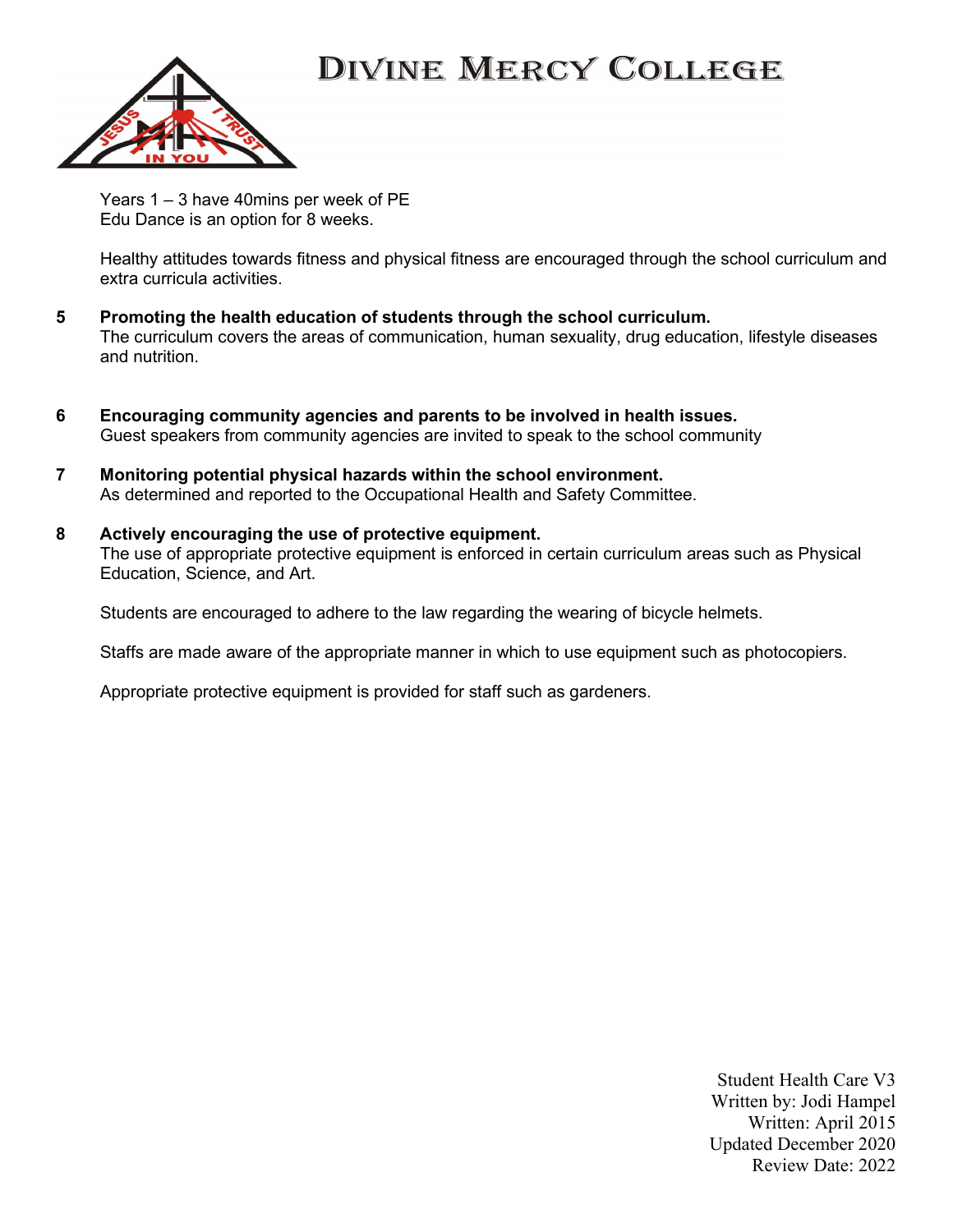



#### APPENDIX ONE – NUT AWARE POLICY

#### RATIONALE:

Nut allergies are real. Currently there is no cure for nut allergies. Avoidance of the food is the only way to prevent a reaction. 1:20 children suffer from food allergies and some of them will experience a life-threatening (anaphylactic) reaction.

#### PURPOSE:

In an effort to provide a safe environment for students with allergies to nuts, Divine Mercy College is seeking the support of the whole school community to help make our school nut free by ensuring sandwiches, cakes, slices, biscuits, muesli bars, chocolate bars, dips and dried fruit and nuts are not bought to school.

#### ROLES AND RESPONSIBILITIES:

Principal:

- Organise training for staff to understand anaphylaxis, and first aid response to a reaction.
- Collaborative develop a risk management plan for students in consultation with parent, teacher and Education Assistant.
- Keep action plans up to date.
- Provide a 'hand over' to new staff
- Support staff in carrying out their roles.
- Advise all parents in writing of the enrolment of an 'allergy student' and request their support by ensuring all food containing nut substances are avoided at all times.
- Include nut allergy information regularly in the school newsletter and in the schools information booklets.

Teacher:

- Regularly liaise with parents
- Ensure EpiPen and Emergency Action Plan are kept in an accessible location
- Initiate First Aid treatment as per Emergency Action Plan if a student has a reaction
- Inform EA of their role in the management of the environment and implementation of the Emergency Action Plan.
- Ensure that all potentially dangerous items in the classroom are removed or cleaned.
- Ensure all students wash their hands on arrival to school and after break times if an allergy student is in the classroom.
- Use safe ingredients during cooking activities. Read labels very carefully.
- Educate students on allergies and inform them of the management plans.
- Education Assistant: Assist the teacher as required with the risk management of the student, including the Emergency Action Plan.
- Use safe ingredients when assisting with planning of activities.

Parent/ Caregiver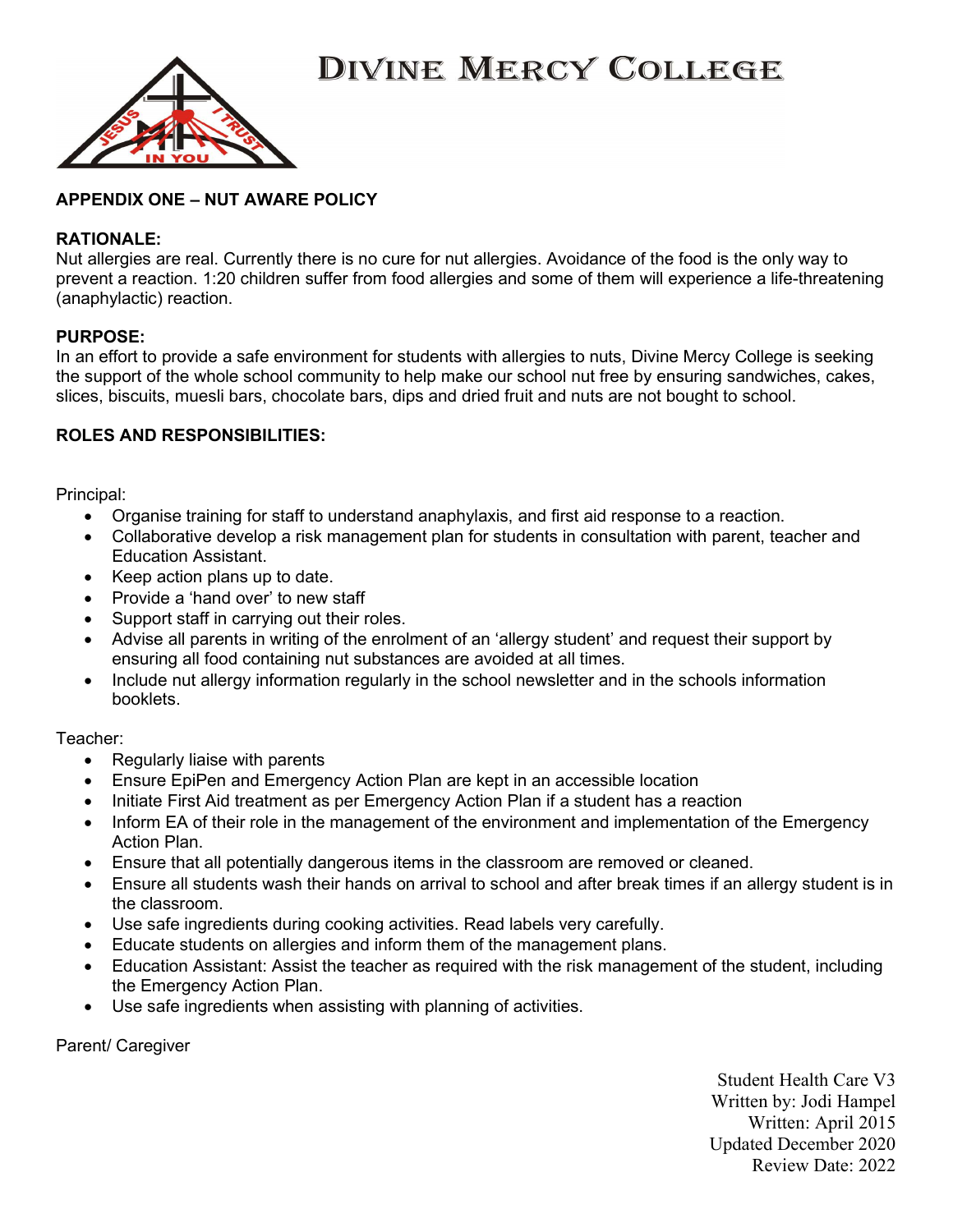

- Be contactable in the case of an emergency.
- Maintain ambulance cover and up to date details.
- Provide own lunch in labeled container.
- Assist staff in selection of ingredients suitable for cooking activities.
- Provide alternative treats for school/class celebrations.
- Provide EpiPen and appropriate storage container with instructions for use included.
- Keep EpiPen current and replace immediately when out of date.
- Provide written approval for school to administer medications associated with a reaction.
- Obtain and supply information from your doctor, which is relevant to the school.
- Provide medic alert number if appropriate
- Initiate Emergency Action Plan review.

School Community

 Refrain from packing any foods containing nuts in lunchboxes i.e. sandwich spreads, cakes, slices, biscuits, muesli bars, chocolate bars, dips, dried fruits and nuts

If any child is found with an item containing nuts a friendly reminder notice will be send home. Please understand this is to keep students with severe allergies to nuts safe at school.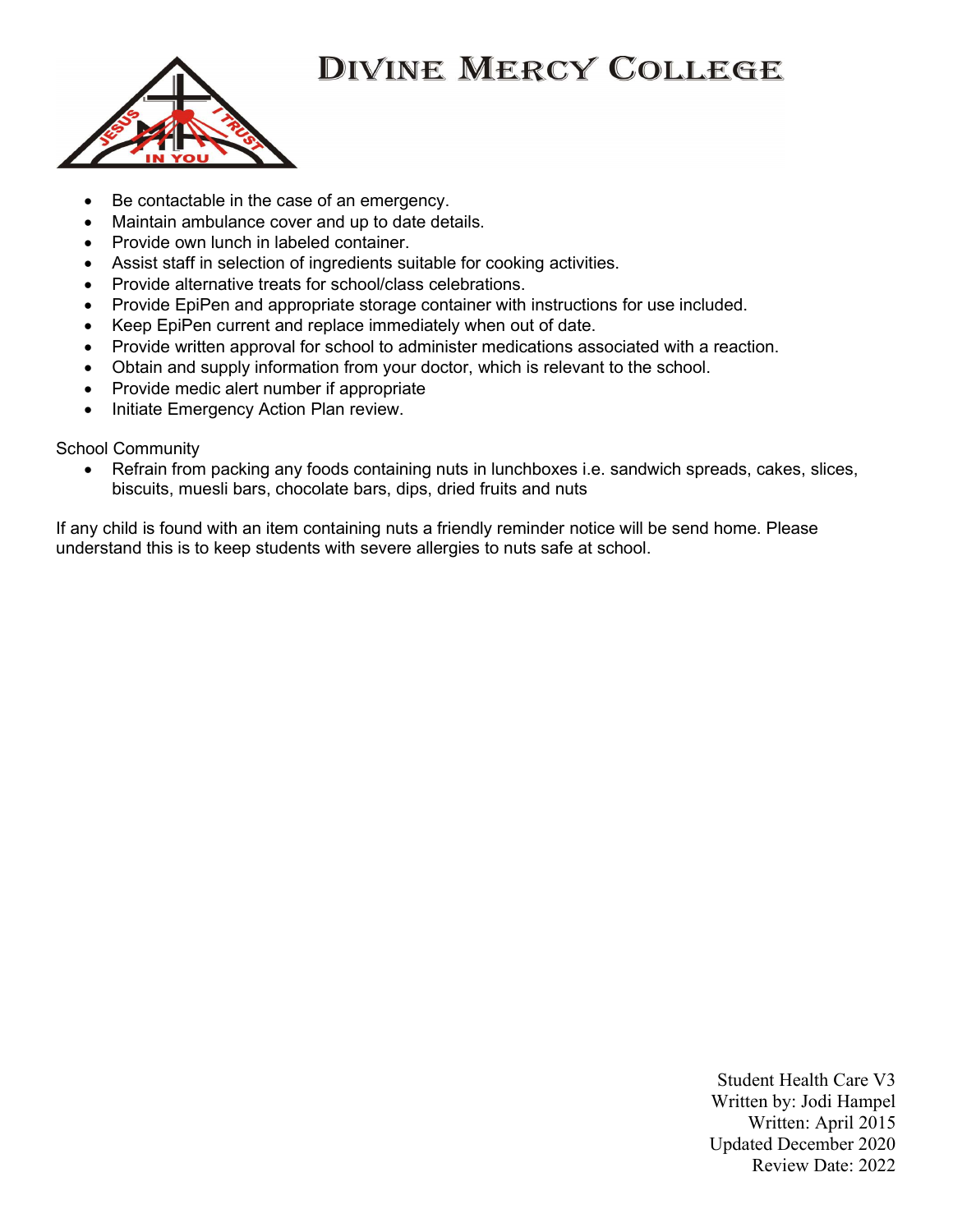

#### APPENDIX TWO – NOTIFICATION OF HEAD LICE

#### WHOLE OF CLASS NOTIFICATION LETTER

Dear Parents

There has been an incident of head lice in our class.

Whilst your child may not be affected, head lice are extremely contagious. To quickly resolve the problem we are asking all parents to inspect their child's hair and scalp and take precautions against their spread including treating and regular checks within the 10 day life cycle of head lice.

We suggest you look for the following symptoms or signs, which would indicate the presence of head lice:

- child scratching his/her head excessively
- **fine black powder or paler coloured material on the pillow**
- 'nits', the lice eggs, seen as cream to coffee coloured specks stuck near the hair roots or in the hair
- **shift** small white to greyish coloured lice about the size of a pinhead

If you need further advice please contact your local pharmacist.

Children with head lice need to be treated before being returned to class.

Regards,

MR ADAM ZYDEK Principal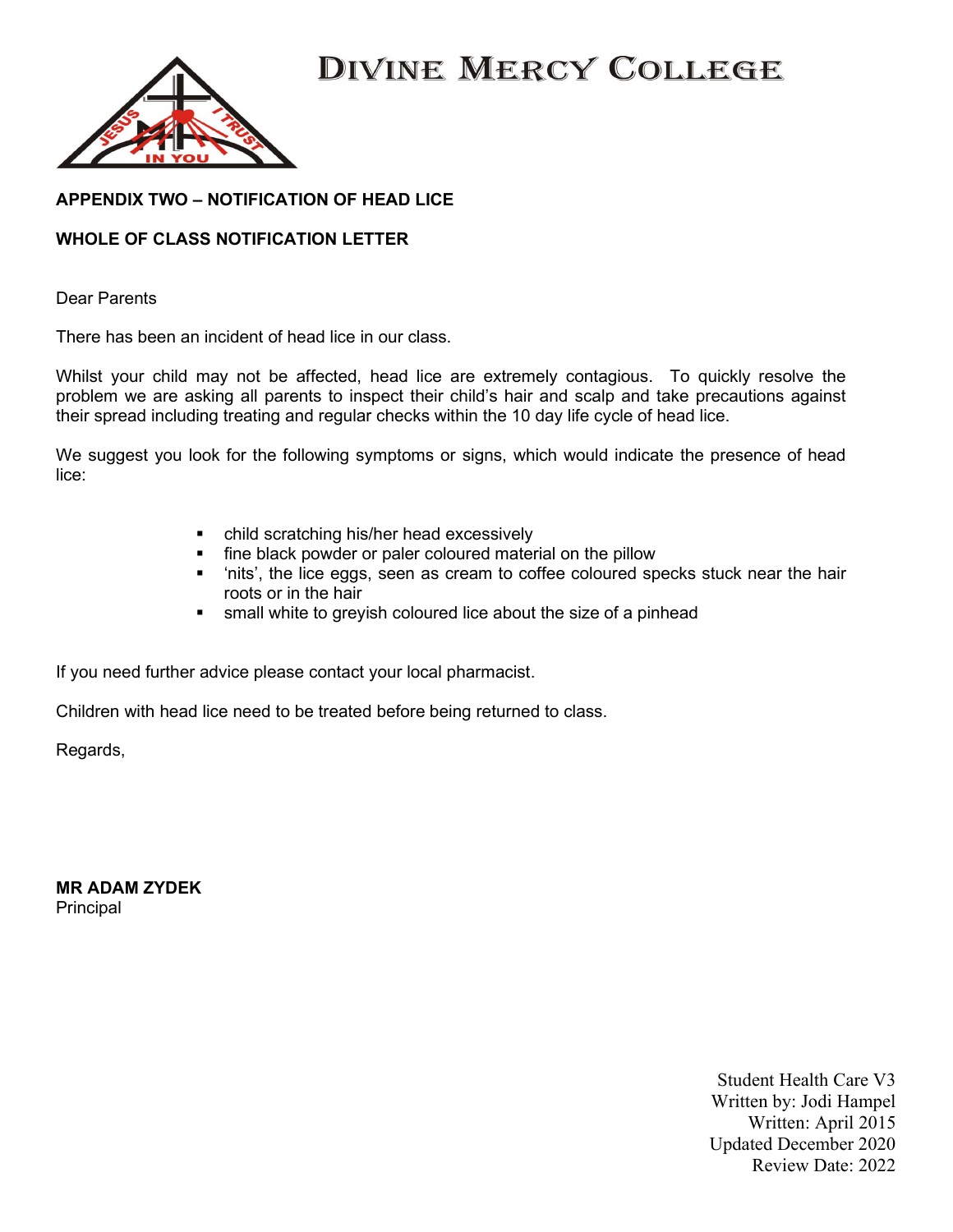

#### APPENDIX THREE – SUN SMART POLICY

As part of Sun Smart strategies all children and staff will use a combination of sun protection measures throughout the day to ensure they are well protected. Particular care is taken between 10am and 3pm when UV levels are at their peak and from the beginning of September to the end of May.

#### Clothing

- Students are required to wear a school high school hat whenever they are outside. (e.g. recess, lunch, sport).
- Staff are encouraged to actively model wearing hats while on duty and for outside activities.
- Provide sun protective clothing items as part of the school uniform. (Collars, UV protection fabric, broad brimmed hats.)

#### Shade

- Children are encouraged to use available areas of shade when outside.
- Children not wearing broad brimmed hats will be required to play in the shade.
- Shade provision to be considered in all plans for future buildings and grounds.
- Organise outdoor activities in areas with plenty of shade where possible.
- Schedule outdoor activities before 10.00am and after 3.00pm whenever possible.

#### Sunscreen

- Encourage the daily application of sunscreen before school and prior to the lunch break and prior to PE class
- Work with the PE Department to provide SPF 30+ Broad spectrum, water resistant sunscreen for students and staff use.

#### **Curriculum**

- Incorporate programs on skin cancer prevention and sun safety in the curriculum at all year levels.
- Regularly reinforce Sun Smart behaviour in a positive way through newsletters, meetings and assemblies and on student enrolment.
- Ensure the Sun Smart policy is reflected in the planning of all outdoor events.

#### Evaluation

The School OH&S Team will review the effectiveness of this policy every two years.

They will:

- Review the Sun Smart behaviour of students, staff, parents and visitors and make recommendation for improvement.
- Assess shade provision and usage and make recommendations for increases in shade provision.
- Update and promote curriculum material relevant to Sun Smart activities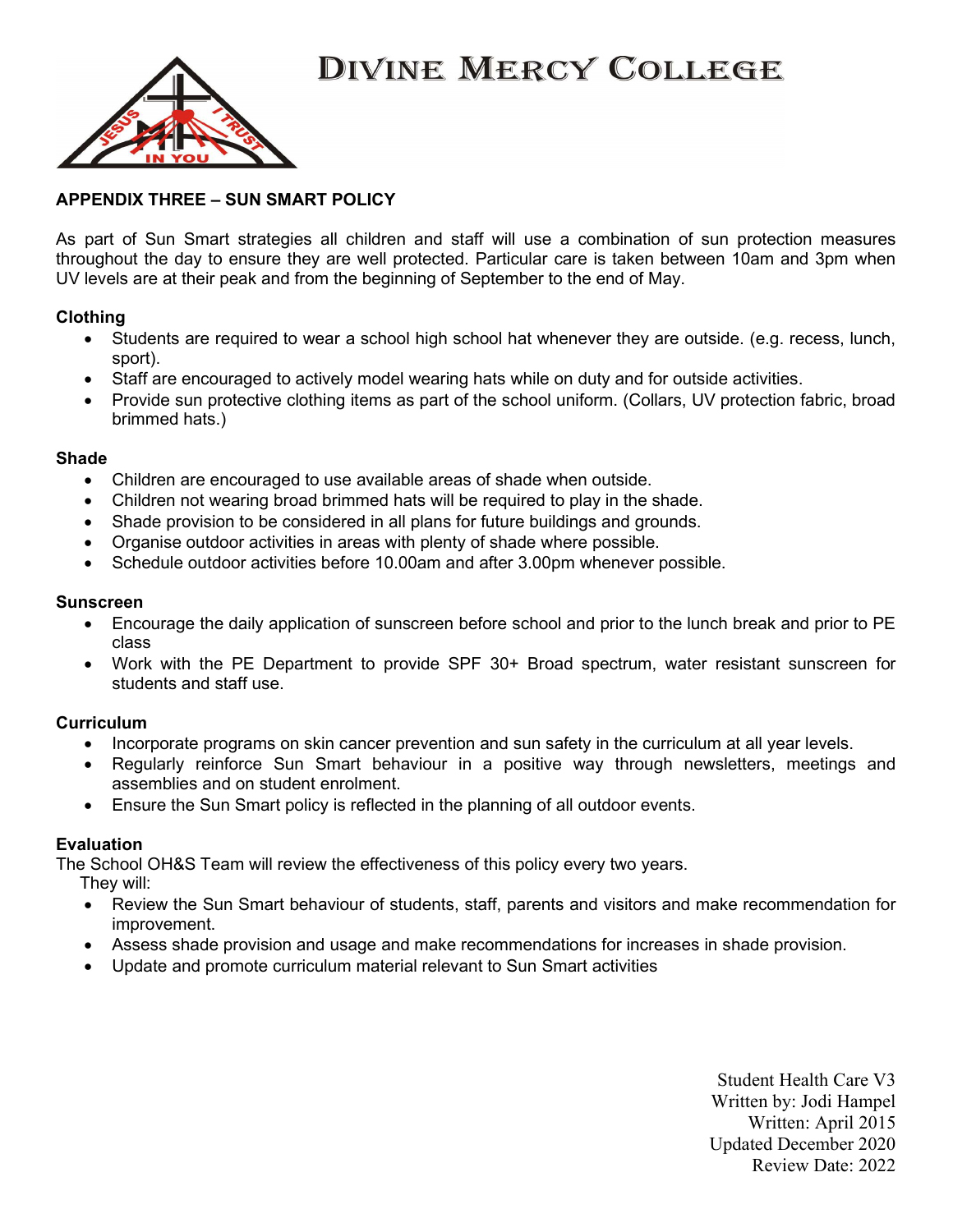

### APPENDIX FOUR – STUDENT HEALTH CARE & MEDICAL UPDATE FORM

| <b>Personal Details</b>   |                                                                                                          |  |  |  |
|---------------------------|----------------------------------------------------------------------------------------------------------|--|--|--|
| <b>Full Name of Child</b> |                                                                                                          |  |  |  |
| <b>Class</b>              |                                                                                                          |  |  |  |
| <b>Birth date:</b>        |                                                                                                          |  |  |  |
| <b>Address</b>            |                                                                                                          |  |  |  |
|                           |                                                                                                          |  |  |  |
|                           | Do you given permission for your child to be given paracetamol at school if he/she requests it. If it is |  |  |  |

administered you will receive a phone call giving you details of what was taken, time taken and dosage.

Please circle **YES** NO

To ensure that your child receives the best and quickest response to an emergency at school, please remember to call up the School Office during school to update your family and personal details when there have been a change.

| <b>Allergies</b>                                                      |            |           |  |  |
|-----------------------------------------------------------------------|------------|-----------|--|--|
| Does your child have any serious allergies?                           | <b>YES</b> | <b>NO</b> |  |  |
| If yes, please complete the following:                                |            |           |  |  |
| What type of allergy does your child have? (e.g. peanut)              |            |           |  |  |
|                                                                       |            |           |  |  |
|                                                                       |            |           |  |  |
|                                                                       |            |           |  |  |
|                                                                       |            |           |  |  |
|                                                                       |            |           |  |  |
| Does your child have medication to treat the allergy? YES             |            | <b>NO</b> |  |  |
|                                                                       |            |           |  |  |
|                                                                       |            |           |  |  |
| Does your child have a Medical Action Plan?                           | <b>YES</b> | <b>NO</b> |  |  |
| If 'yes' you need to hand a copy of the Action Plan in with this form |            |           |  |  |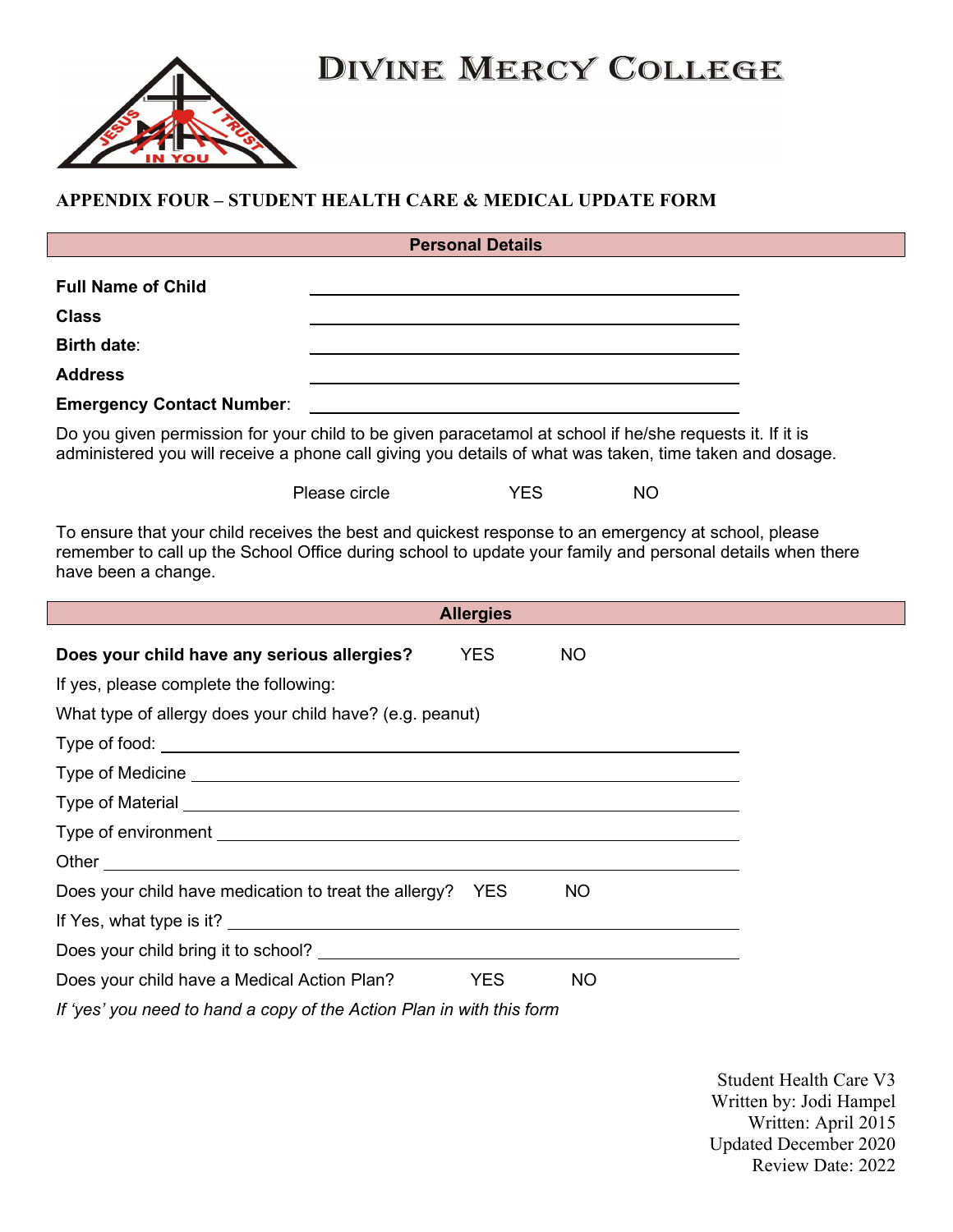

|                                                                                                                                                                                                                                     | <b>Asthma</b>                          |                        |                                                                                                                                      |
|-------------------------------------------------------------------------------------------------------------------------------------------------------------------------------------------------------------------------------------|----------------------------------------|------------------------|--------------------------------------------------------------------------------------------------------------------------------------|
| Does your child suffer from Asthma?<br>Does your child have any asthma medication?                                                                                                                                                  | <b>YES</b><br><b>YES</b>               | <b>NO</b><br><b>NO</b> |                                                                                                                                      |
|                                                                                                                                                                                                                                     |                                        |                        |                                                                                                                                      |
|                                                                                                                                                                                                                                     |                                        |                        |                                                                                                                                      |
| We recommend that parents encourage their children to bring their own medication to school daily                                                                                                                                    |                                        |                        |                                                                                                                                      |
| Does your child know how to administer his/her own asthma medication? YES                                                                                                                                                           |                                        |                        | <b>NO</b>                                                                                                                            |
| Does your child have their own Asthma Action Plan that has been written by a doctor?                                                                                                                                                |                                        |                        |                                                                                                                                      |
| <b>YES</b><br><b>NO</b>                                                                                                                                                                                                             |                                        |                        |                                                                                                                                      |
| If 'yes' you need to hand a copy of the Action Plan in with this form                                                                                                                                                               |                                        |                        |                                                                                                                                      |
|                                                                                                                                                                                                                                     | <b>Other Medical Condition</b>         |                        |                                                                                                                                      |
| Does your child have any other medical condition?                                                                                                                                                                                   | <b>YES</b>                             | <b>NO</b>              |                                                                                                                                      |
| If yes please give details expression of the state of the state of the state of the state of the state of the                                                                                                                       |                                        |                        |                                                                                                                                      |
|                                                                                                                                                                                                                                     |                                        |                        |                                                                                                                                      |
|                                                                                                                                                                                                                                     |                                        |                        |                                                                                                                                      |
| Does your child have a Medical Action Plan for this condition?                                                                                                                                                                      |                                        | <b>YES</b>             | NO.                                                                                                                                  |
| If 'yes' you need to hand a copy of the Action Plan in with this form                                                                                                                                                               |                                        |                        |                                                                                                                                      |
|                                                                                                                                                                                                                                     | <b>Personal GP and Ambulance Cover</b> |                        |                                                                                                                                      |
| Does your family have ambulance cover?                                                                                                                                                                                              | <b>YES</b>                             |                        | <b>NO</b><br>(medical insurance name)                                                                                                |
| Does your family have a preferred medical doctor/center where we can send your child in case of an                                                                                                                                  |                                        |                        |                                                                                                                                      |
| <b>YES</b><br>emergency?                                                                                                                                                                                                            | <b>NO</b>                              |                        |                                                                                                                                      |
| If yes, list that name and contact number of the doctor and medical centre?                                                                                                                                                         |                                        |                        |                                                                                                                                      |
|                                                                                                                                                                                                                                     |                                        |                        |                                                                                                                                      |
|                                                                                                                                                                                                                                     |                                        |                        |                                                                                                                                      |
| Date: <u>New Signature</u> (parent/guardian) Mate: New York: New York: New York: New York: New York: New York: New York: New York: New York: New York: New York: New York: New York: New York: New York: New York: New York: New Yo |                                        |                        |                                                                                                                                      |
|                                                                                                                                                                                                                                     |                                        |                        | <b>Student Health Care V3</b><br>Written by: Jodi Hampel<br>Written: April 2015<br><b>Updated December 2020</b><br>Review Date: 2022 |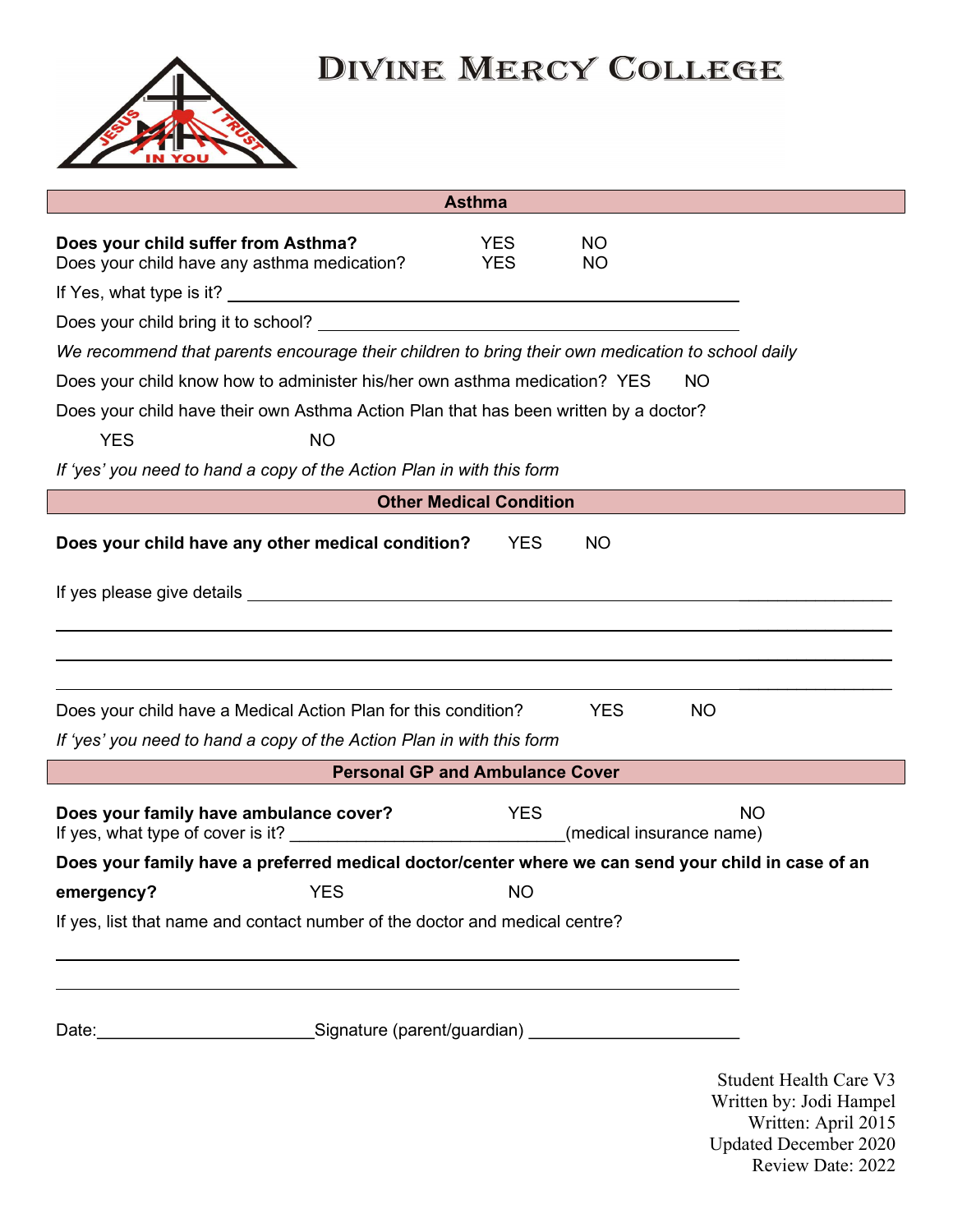

### APPENDIX FIVE – MEDICINE ADMINISTRATION REQUEST FORM

| <b>Child's Name</b>                       |  |
|-------------------------------------------|--|
| Name of prescribing doctor                |  |
| Condition medication is<br>prescribed for |  |
| Name of Medication                        |  |
| Dosage and time of dosage                 |  |
| Instructions                              |  |
| Name of parent                            |  |
| Contact number of parent                  |  |

I request that my child \_\_\_\_\_\_\_\_\_\_\_\_\_\_\_\_\_\_\_\_\_\_\_be allowed to take medication during the time he/she is at Divine Mercy College. I understand this will be either in the College for out on excursions at various other facilities. The details of the medication, prescribing doctor, dosage and administration guidelines have been outlined above and to the best of my knowledge are accurate. I understand that depending on the nature of the mediation, staff at the College may need to obtain relevant information from the prescribing doctor or pharmacist.

I agree to observe the conditions imposed by the College and understand that it is my responsibility to inform the coordinator of any changes involving the administration of the medication. I also acknowledge that the staff of Divine Mercy College are not responsible in any way whatsoever for any damage or injury that may occur to my child after the administering of this medication as per the instructions outlined above.

Parent / Guardian signature

Parent / Guardian name

Date:  $\frac{1}{2}$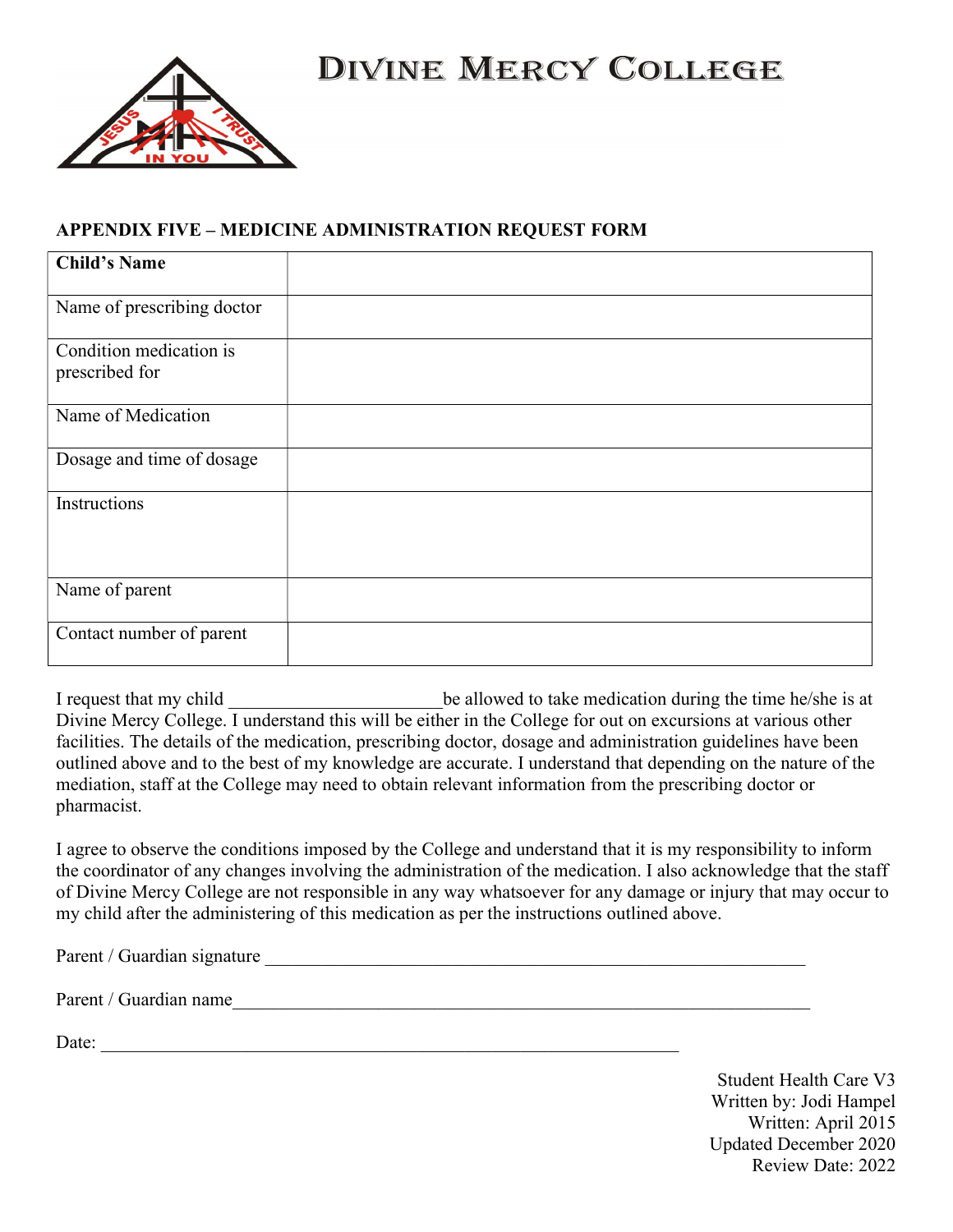

## APPENDIX SIX – MEDICINE ADMINISTRATION LOG

| <b>Date</b> | Name of<br><b>Student</b> | <b>Type of</b><br>Medicine | Dosage of<br>Medicine<br>Given | Time given | Name and<br><b>Signature of</b><br>person<br>administering<br>medication | Has the<br>parent<br>been<br>notified of<br>this? |
|-------------|---------------------------|----------------------------|--------------------------------|------------|--------------------------------------------------------------------------|---------------------------------------------------|
|             |                           |                            |                                |            |                                                                          |                                                   |
|             |                           |                            |                                |            |                                                                          |                                                   |
|             |                           |                            |                                |            |                                                                          |                                                   |
|             |                           |                            |                                |            |                                                                          |                                                   |
|             |                           |                            |                                |            |                                                                          |                                                   |
|             |                           |                            |                                |            |                                                                          |                                                   |
|             |                           |                            |                                |            |                                                                          |                                                   |
|             |                           |                            |                                |            |                                                                          |                                                   |
|             |                           |                            |                                |            |                                                                          |                                                   |
|             |                           |                            |                                |            |                                                                          |                                                   |
|             |                           |                            |                                |            |                                                                          |                                                   |
|             |                           |                            |                                |            |                                                                          |                                                   |
|             |                           |                            |                                |            |                                                                          |                                                   |
|             |                           |                            |                                |            |                                                                          |                                                   |
|             |                           |                            |                                |            |                                                                          |                                                   |
|             |                           |                            |                                |            |                                                                          |                                                   |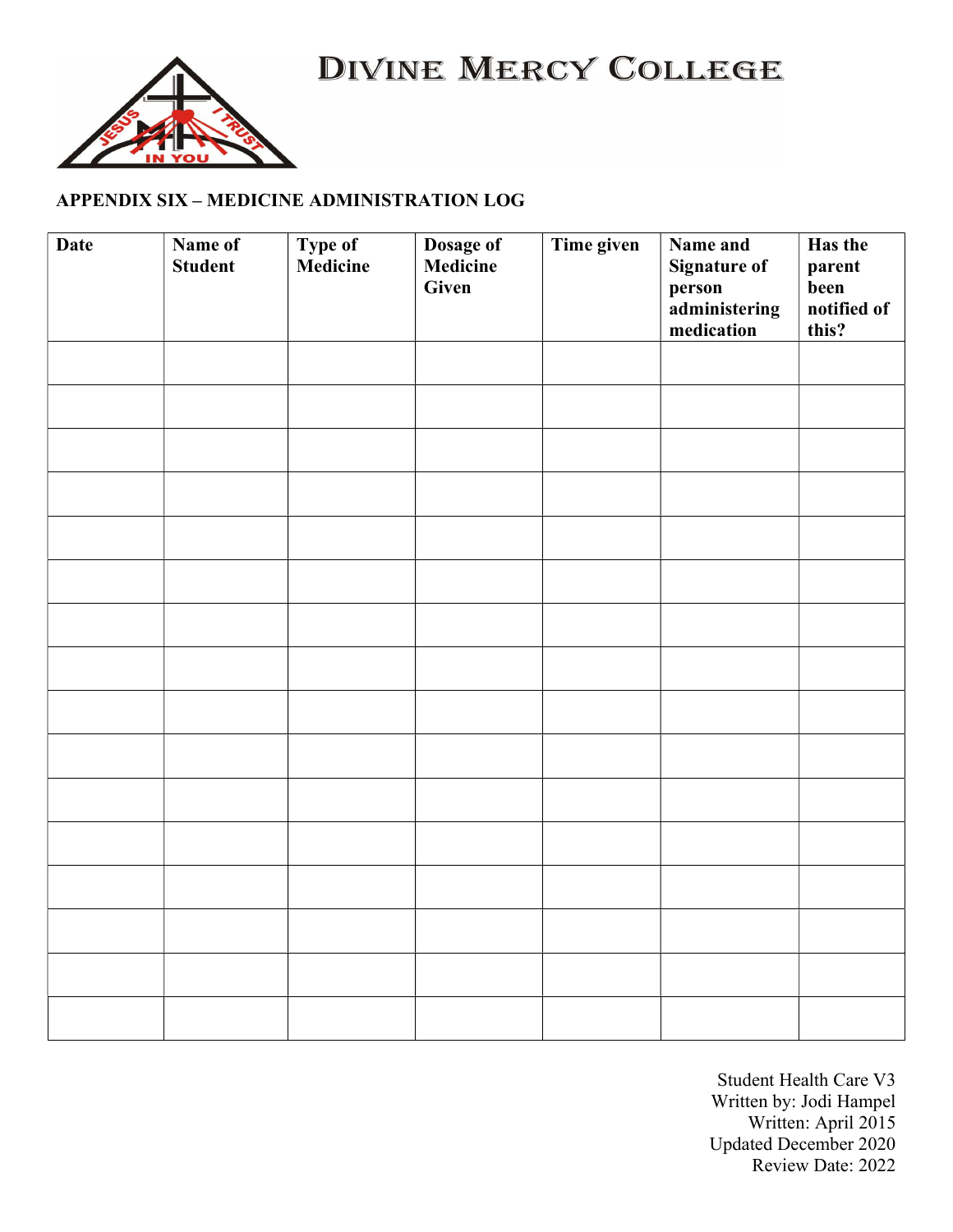

### APPENDIX SEVEN – SIGN IN AND OUT SHEET FOR MEDICINE FOR WHEN LEAVING SCHOOL GROUNDS

| <b>Date</b> | <b>Student Name</b> | Teacher in Charge Sign OUT | Sign IN |
|-------------|---------------------|----------------------------|---------|
|             |                     |                            |         |
|             |                     |                            |         |
|             |                     |                            |         |
|             |                     |                            |         |
|             |                     |                            |         |
|             |                     |                            |         |
|             |                     |                            |         |
|             |                     |                            |         |
|             |                     |                            |         |
|             |                     |                            |         |
|             |                     |                            |         |
|             |                     |                            |         |
|             |                     |                            |         |
|             |                     |                            |         |
|             |                     |                            |         |
|             |                     |                            |         |
|             |                     |                            |         |
|             |                     |                            |         |
|             |                     |                            |         |
|             |                     |                            |         |
|             |                     |                            |         |
|             |                     |                            |         |
|             |                     |                            |         |
|             |                     |                            |         |
|             |                     |                            |         |
|             |                     |                            |         |
|             |                     |                            |         |
|             |                     |                            |         |
|             |                     |                            |         |
|             |                     |                            |         |
|             |                     |                            |         |
|             |                     |                            |         |
|             |                     |                            |         |
|             |                     |                            |         |
|             |                     |                            |         |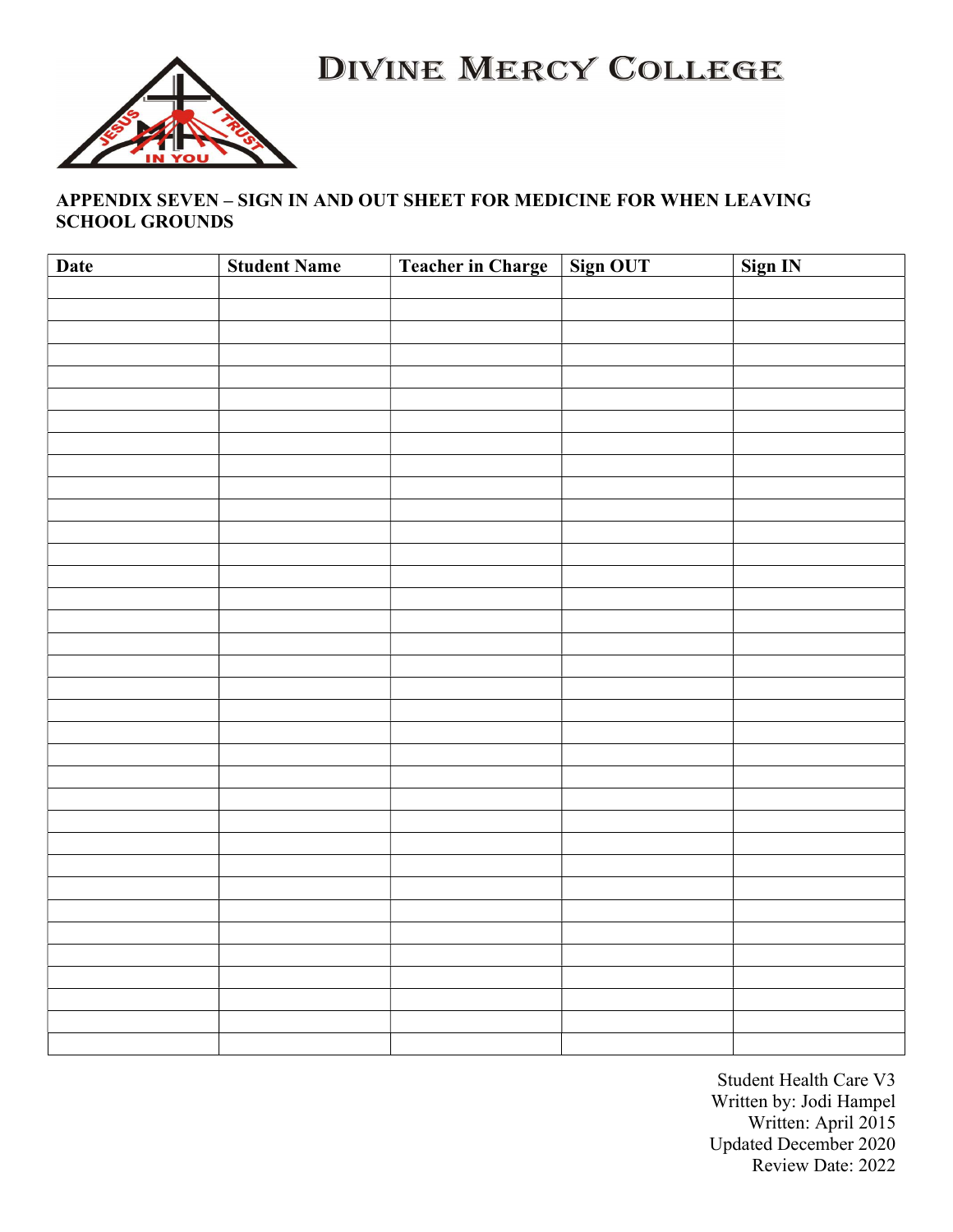

## APPENDIX EIGHT – EXTREME WEATHER POLICY AND GUILELINES EXTREME WEATHER POLICY & GUIDELINES

This Policy covers extreme heat, heat when exercising and wet weather guidelines.

#### Heat and Physical Activity

Most people understand the importance of physical activity for good health but it is just as important that, when levels of activity rise, the risk of harm is minimised. And it is even more important for those who have not recently or regularly taken part in sport or physical activity.

These guidelines are not binding, but reminds all parties that they must act responsibly. DMC encourage a common sense approach and consideration of the comfort and well-being of all individuals including participants and officials. Modification or cancellation of events, training or withdrawal from participation may be appropriate even in circumstances falling outside these recommendations.

Please remember that at any time, high intensity exercise in a hot environment, with the associated elevation of body temperature, can lead to heat illness. Heat illness in sport presents as heat exhaustion or the more severe heat stroke.

#### Heat exhaustion

- Characterised by a high heart rate, dizziness, headache, loss of endurance/skill/confusion and nausea.
- The skin may still be cool/sweating, but there will be signs of developing vasoconstriction (e.g., pale colour).
- The rectal temperature may be up to 40°C and the athlete may collapse on stopping activity.

To avoid heat exhaustion, if people feel unwell during exercise they should immediately cease activity and rest. Further benefit comes if the rest is in a shaded area with some passing breeze (from a fan if necessary) and the person takes extra hydration. Misting or spraying with water can also help.

#### Heat stroke

• Characteristics are similar to heat exhaustion but with a dry skin, confusion and collapse.

• Heat stroke may arise in an athlete who has not been identified as suffering from heat exhaustion and has persisted in further activity.

• Core temperature measured in the rectum is the only reliable diagnosis of a collapsed athlete to determine heat stroke.

This is a potentially fatal condition and must be treated immediately. It should be assumed that any collapsed athlete is at danger of heat stroke. The best first aid measures are "Strip/Soak/Fan": • strip off any excess clothing;

• soak with water;

• fan;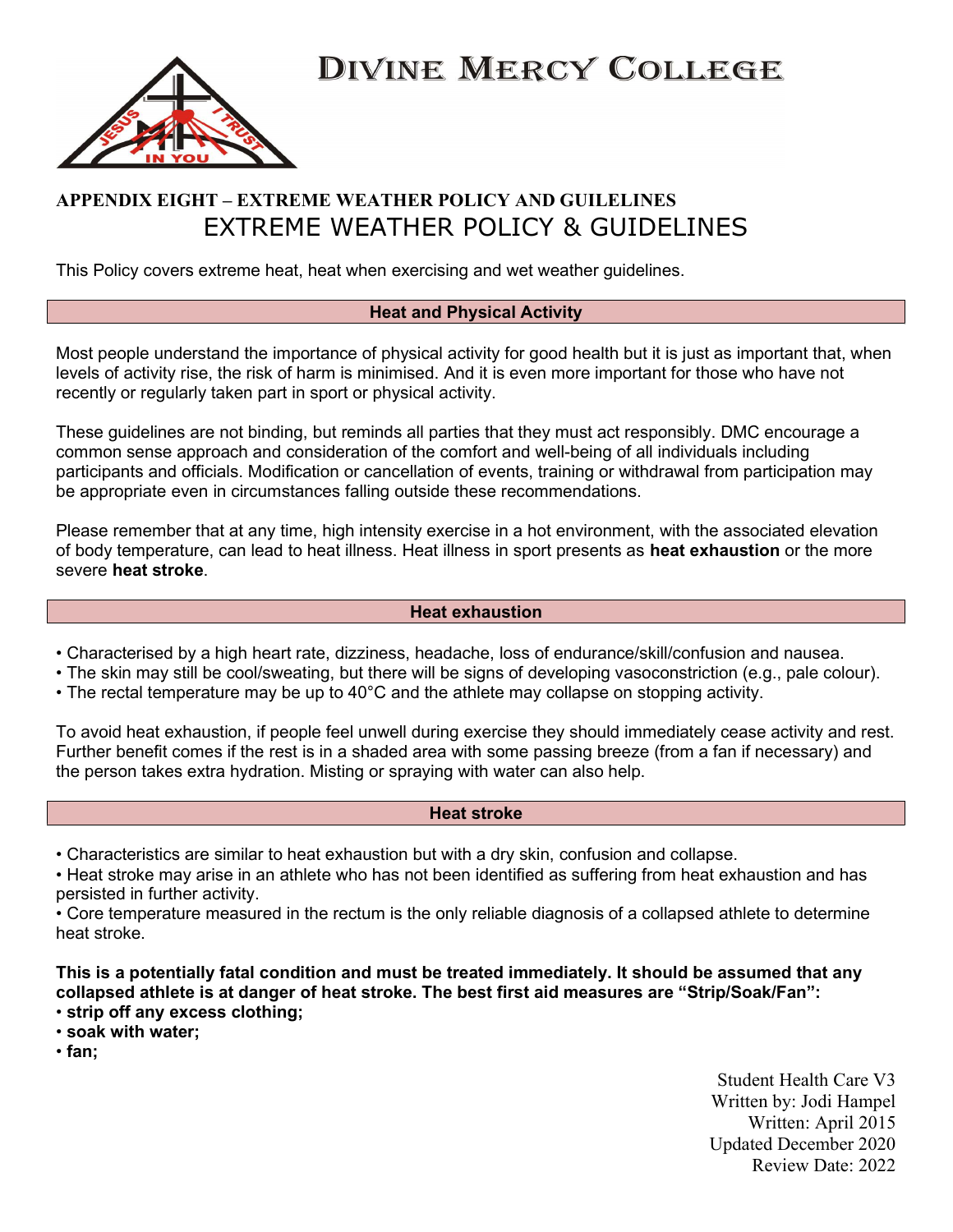

• ice placed in groin and armpits is also helpful.

The aim is to reduce body temperature as quickly as possible. The athlete should immediately be referred for treatment by a medical professional. Important: heat exhaustion/stroke can still occur even in the presence of good hydration.

#### **Dehydration**

Dehydration is fluid loss which occurs during exercise, mainly due to perspiration and respiration. It makes an athlete more susceptible to fatigue and muscle cramps. Inadequate fluid replacement before, during and after exercise will lead to excessive dehydration and may lead to heat exhaustion and heat stroke.

#### To avoid dehydration, DMC recommends that:

• students drink approximately 500 mls (2 glasses) in the 2 hours prior to exercise;

• during exercise longer than 60 minutes, 2-3 cups (500-700ml) of cool water or sports drink are sufficient for most sports.

• after exercise replenish your fluid deficit to ensure that you are fully rehydrated, but not over-hydrated.

#### **Temperature**

Ambient temperature is the most easily understood guide available, and is most useful on hot, dry days

| <b>Ambient</b><br>temperature | <b>Relative</b><br>humidity | <b>Risk of</b><br>thermal                     | <b>Possible modifying</b><br>action for                                      |
|-------------------------------|-----------------------------|-----------------------------------------------|------------------------------------------------------------------------------|
|                               |                             | injury                                        | vigorous sustained<br>activity                                               |
| $15 - 20$ degrees             | Low                         | Heat illness can occur<br>in distance running | Caution over-<br>motivation                                                  |
| $21 - 25$ degrees             | $~50\%$                     | Low - Moderate                                | Increase vigilance<br>Caution over-<br>motivation                            |
| $26 - 30$ degrees             | < 50%                       | Moderate                                      | Reduce intensity and<br>duration of sports and<br>take more breaks           |
| $31 - 35$ degrees             | $30%$                       | High to high                                  | Limit intensity. Limit<br>duration to less than<br>60 minutes per<br>session |
| 36 degrees and<br>above       | < 25%                       | <b>Extreme</b>                                | <b>Cancellation of PE</b><br>Lesson                                          |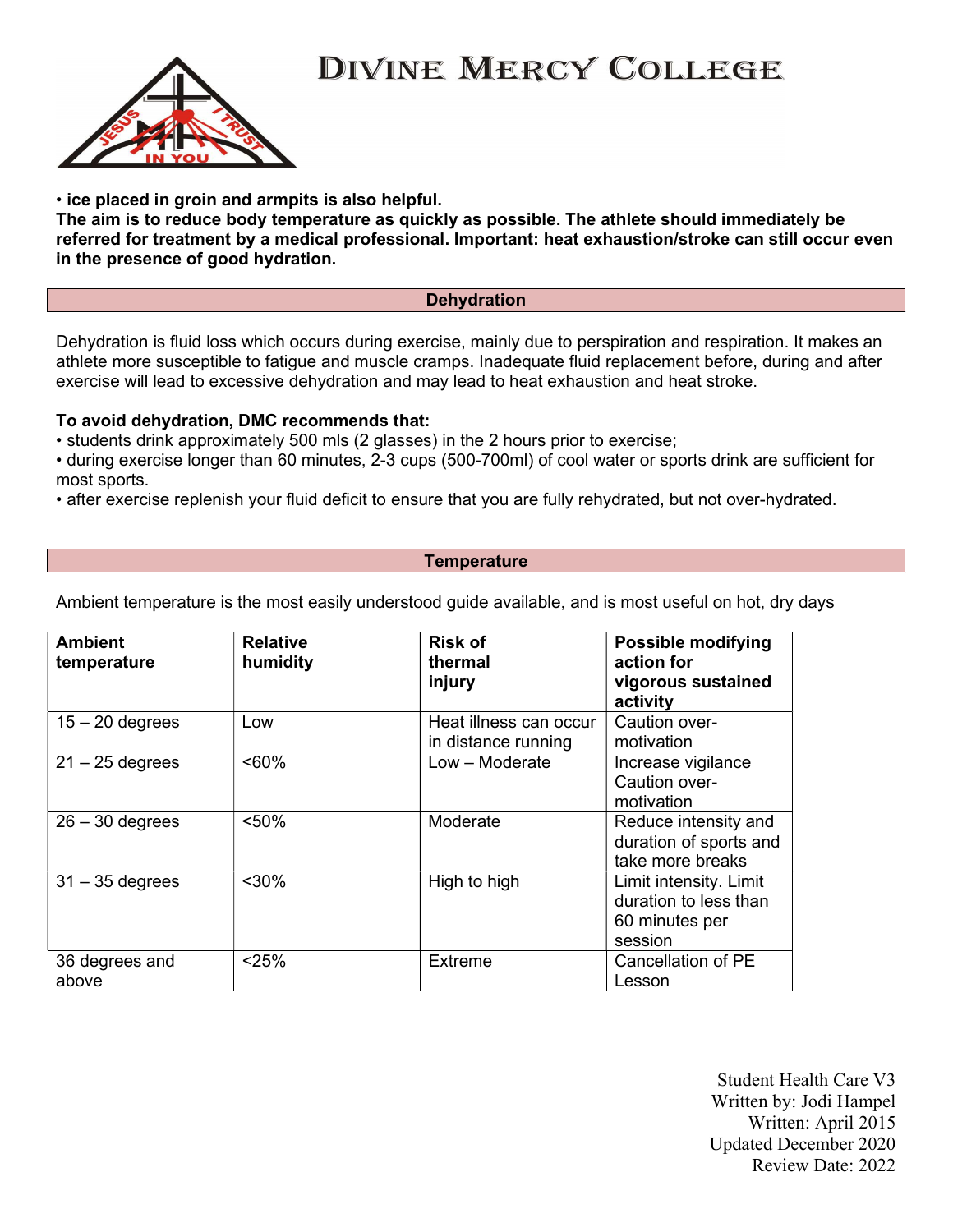

#### Other factors to consider

• The temperature of the sports hall can be more extreme than outside, therefore the actual temperature may give a false indication of the conditions in the sports hall

Preventative measures can be undertaken to minimise heat injuries. Examples include the provision of shade, hats, appropriate sunscreen, spray bottles and drinking water.

• It is important to have trained personnel available to manage heat injuries and designated recovery areas for patients.

• In situations where heat problems may be expected, an experienced medical practitioner should be present.

Heat stroke is potentially life threatening. Any indication of this condition should be immediately referred for medical assessment.

#### PE Teacher Considerations

It is important to note that the PE Teacher is in the hot conditions longer than students and that he/she has no relief from the heat i.e. air conditioned class room or staff room. Therefore she/he may need to cease sport class for his/her own health. The extreme weather conditions for the PE teacher throughout the year should be considered by the school.

#### Extreme Heat and Outside Play

At DMC when the temperature is 39 degrees or above all outside play is ceased. Recess and lunch breaks will be held inside the classroom where all students and teachers have access to air conditioning.

- Once administration make the decision to have inside lunch all teachers will be notified
- Specialist teachers and non-class / homeroom teachers are to provide teachers with 5 minutes to get their lunch and have a toilet break before they return to their class
- Specialist teachers and non-class / homeroom teachers are to rotate through all classes
- Students will eat their lunch inside the classroom and will also be given toilet breaks as needed

#### Extreme Cold, Storms or Rain and Outside Play

At DMC in the event of extreme cold, rain or storms all outside play is ceased. Recess and lunch breaks will be held inside the classroom where all students and teachers have access to adequate shelter.

- Once administration make the decision to have inside lunch all teachers will be notified
- Specialist teachers and non-class / homeroom teachers are to provide teachers with 5 minutes to get their lunch and have a toilet break before they return to their class
- Specialist teachers and non-class / homeroom teachers are to rotate through all classes
- Students will eat their lunch inside the classroom and will also be given toilet breaks as needed

Please note in the event of mild storms and rain, duty teachers must ensure children stay under veranda's during breaks to avoid getting wet.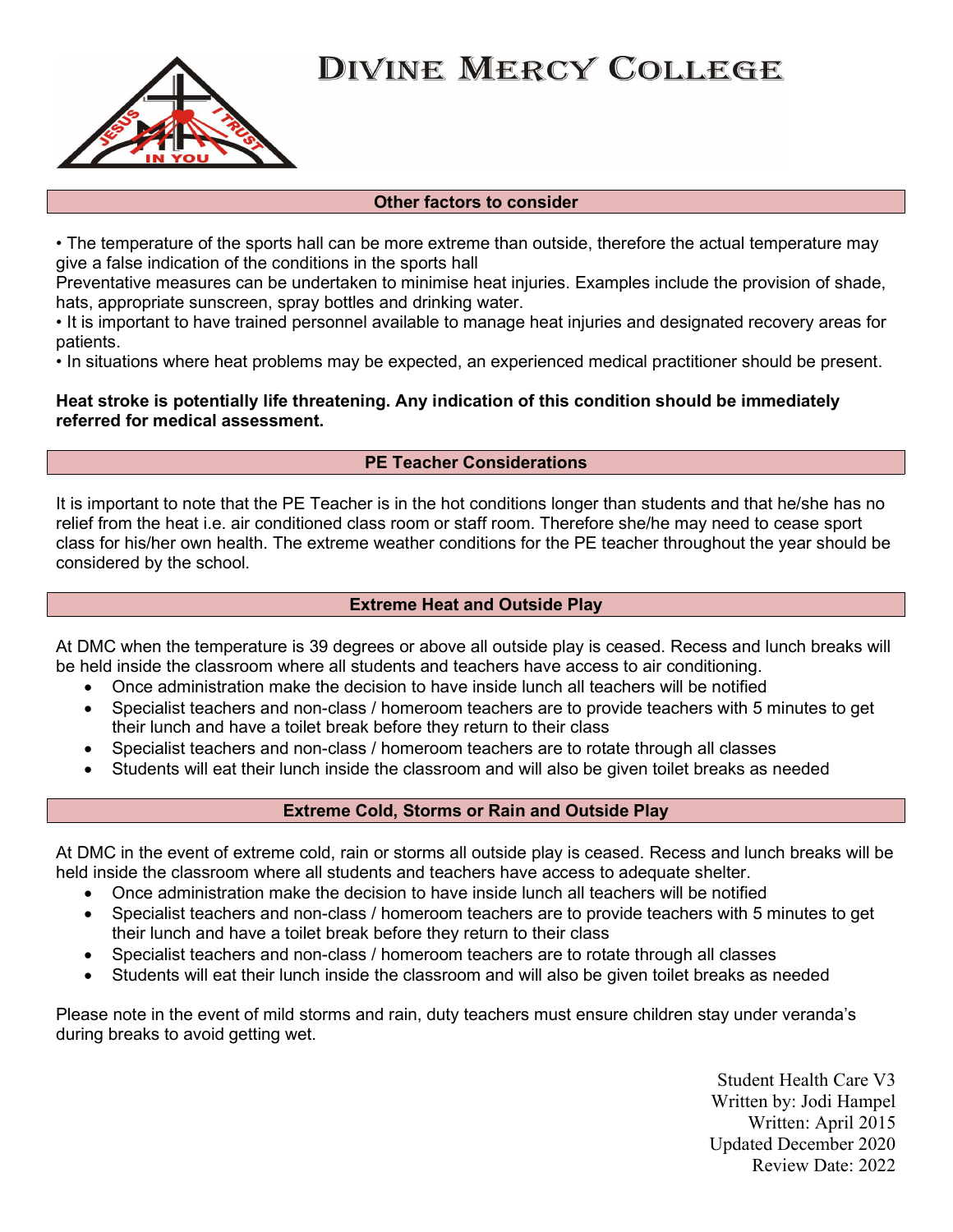

#### Reference list

"Policy Groups | Policy Library". Education.nsw.gov.au. N.p., 2017. Web. 13 April 2015.

"Policy and Procedure Guildines". Australian Independent Schools WA www.ais.wa.edu.au/policyand-procedure-guidelines N.p., 2017. Web. 13 April 2015.

"Publications". Tranby.wa.edu.au. N.p., 2017. Web. 13 April 2015.

"Student Health And Safety". Education.vic.gov.au. N.p., 2017. Web. 13 April 2015.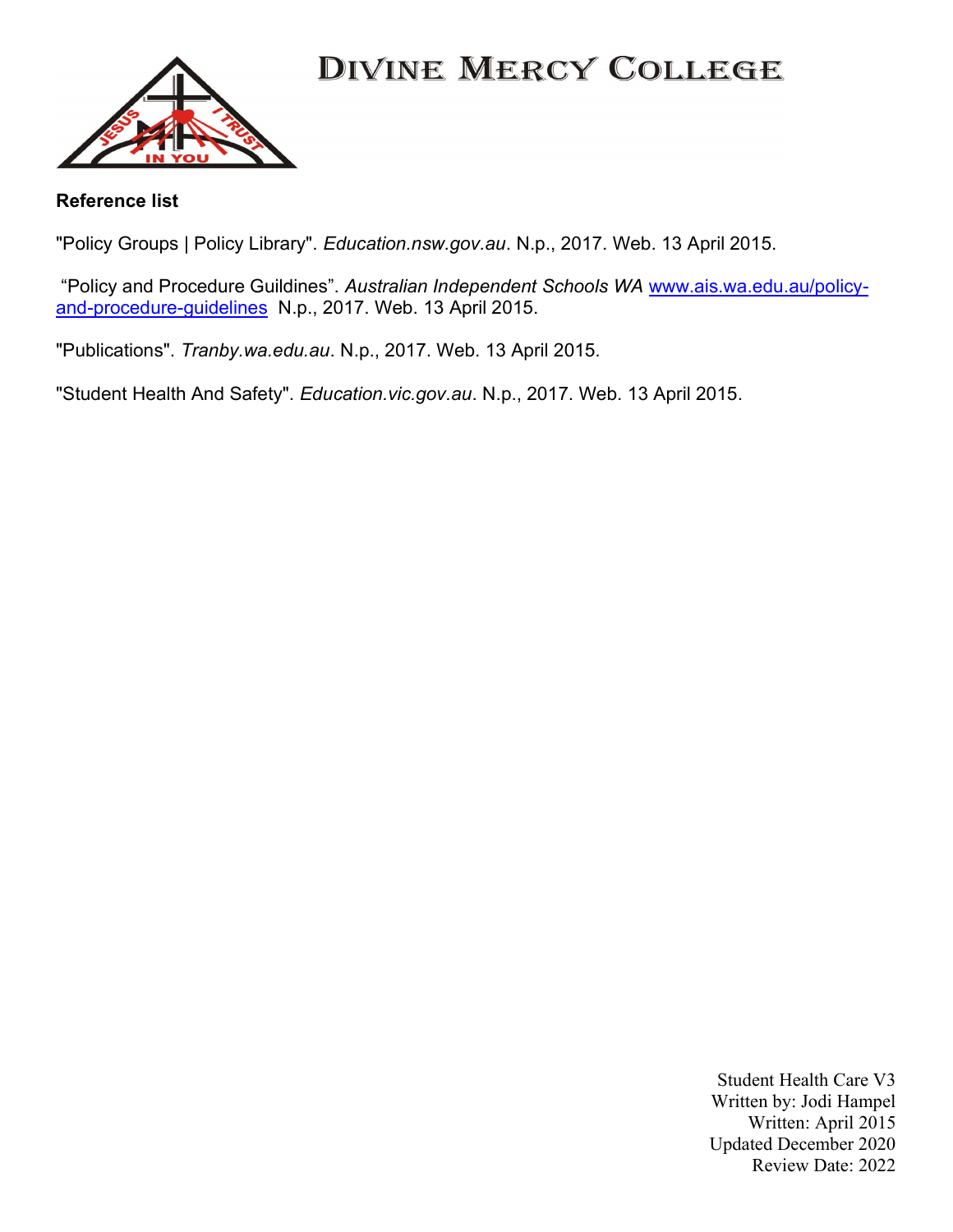

APPENDIX NINE – TEMPLATE FOR MEDICINE GIVEN CARDS

# MEDICINE HAS BEEN GIVEN

# MEDICINE HAS BEEN GIVEN

# MEDICINE HAS BEEN GIVEN

 $\overline{\phantom{a}}$ 

# MEDICINE HAS BEEN GIVEN

# MEDICINE HAS BEEN GIVEN

# MEDICINE HAS BEEN GIVEN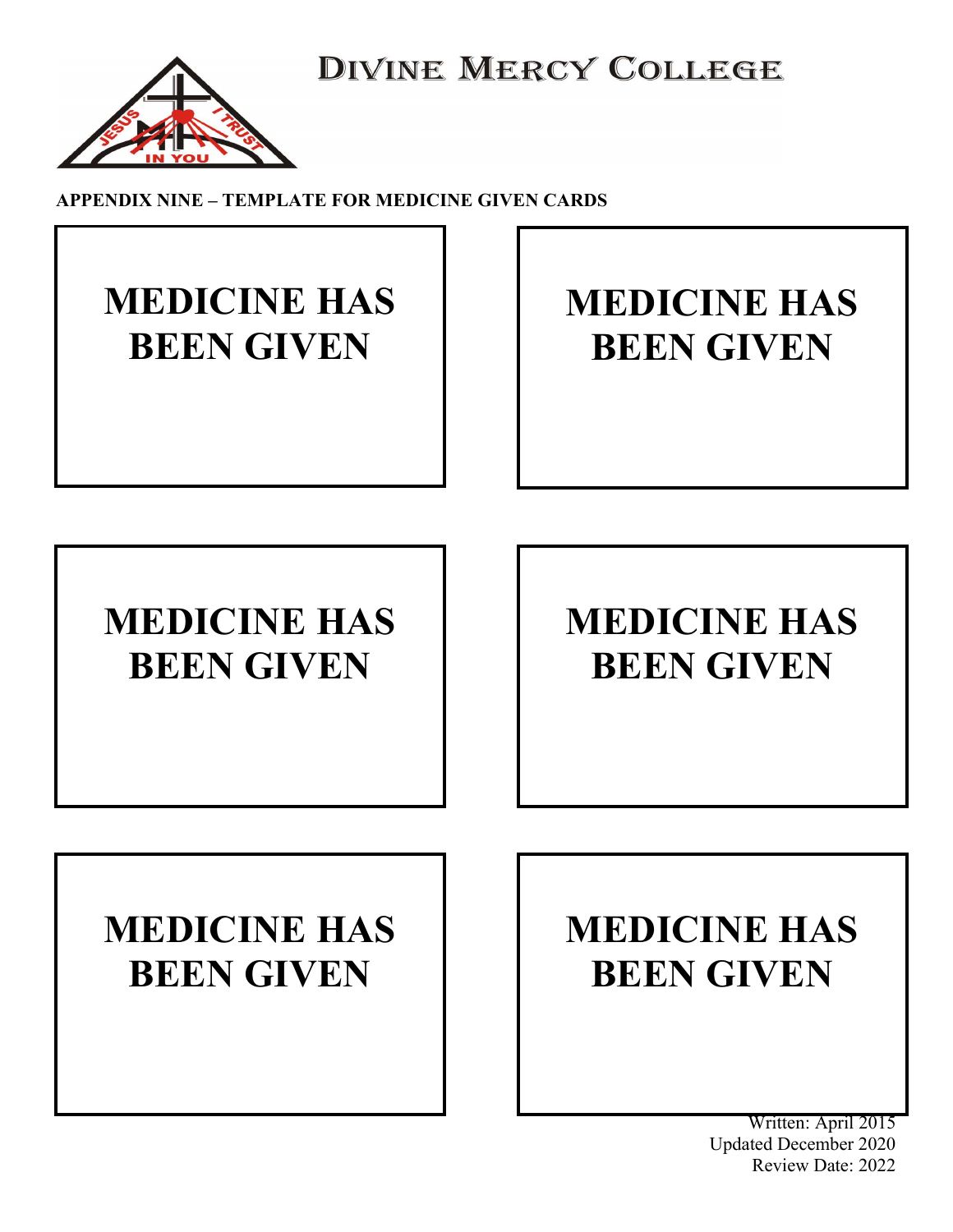

### APPENDIX ELEVEN – LETTER TO PARENTS ABOUT NUT ALLERGY

Date

Dear Parents

### RE: SEVERE NUT ALLERGY

It has come to our attention that a child in year 2, Navaeh Marlowe has a severe allergy to nuts, specifically pistachios and cashews. Ingestions, cross contamination and breathing in these nuts can cause Navaeh a severe allergic reaction (anaphylactic shock).

Since this condition can be life threatening, we are asking for your help in minimising the risk to this child as well as others in the school with nut allergies, by

- by ensuring sandwiches, cakes, slices, biscuits, muesli bars, chocolate bars, dips and dried fruit containing nuts are not bought to school.
- Avoiding giving children nuts in school lunches
- Avoiding spreads containing nuts such as Nutella and snacks/bars containing nuts or labelled "may contain nut traces" in school lunches
- Asking children not to share their lunches.

Due to the severity of the problem, it is important that all parents carry out the suggested measures and reduce the risk of allergic reaction to this child.

We thank you for your co-operation.

Mr Adam Zydek

Principal.